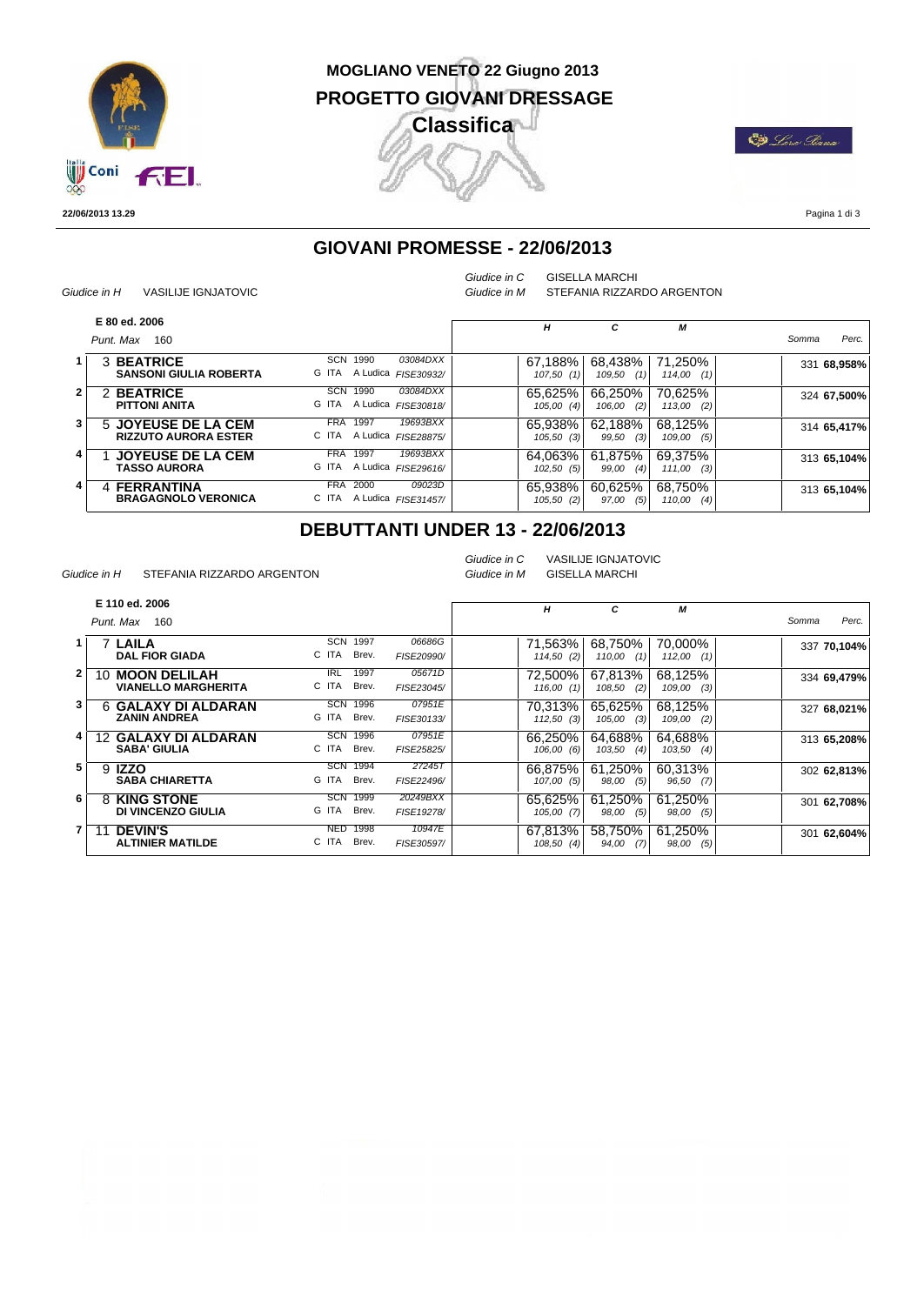

#### **MOGLIANO VENETO 22 Giugno 2013 PROGETTO GIOVANI DRESSAGE Classifica** J

**ED** Loro Giana

**22/06/2013 13.29**

Pagina 2 di 3

### **JUNIOR UNDER 14 - 22/06/2013**

| Giudice in H | <b>GISELLA MARCHI</b> |
|--------------|-----------------------|
|              |                       |

*Giudice in C*

STEFANIA RIZZARDO ARGENTON *Giudice in M* VASILIJE IGNJATOVIC

|                 |    | E 200 ed. 2006                                           |                                       |                        |                       |                           |                         |                |
|-----------------|----|----------------------------------------------------------|---------------------------------------|------------------------|-----------------------|---------------------------|-------------------------|----------------|
|                 |    | Punt. Max 180                                            |                                       |                        | H                     | С                         | М                       | Somma<br>Perc. |
|                 |    | 20 FLEURHOEVE'S REPLAY<br><b>GOMIERO GIULIA</b>          | <b>NED</b><br>1998<br>C ITA<br>Brev.  | 06523D<br>FISE22872/   | 68,611%<br>123,50(1)  | 68.889%<br>$124,00$ $(1)$ | 68,889%<br>$124,00$ (2) | 372 68,796%    |
| 2               |    | 13 ARO<br><b>GHIRALDO GINEVRA</b>                        | <b>BEL</b><br>2002<br>C ITA<br>Brev.  | 08422D<br>FISE17560/   | 68,333%<br>123,00 (2) | 66,389%<br>$119,50$ (2)   | 69,444%<br>$125,00$ (1) | 368 68,056%    |
| 3               |    | 21 SPARKLER<br><b>TANTARO VIRGINIA</b>                   | <b>SCN 1997</b><br>C ITA<br>Brev.     | 06844D<br>FISE22106/   | 62,778%<br>113,00(3)  | 65,556%<br>118,00<br>(3)  | 65.000%<br>$117,00$ (3) | 348 64,444%    |
| 4               | 17 | <b>MOON DELILAH</b><br><b>ZORZETTO LAURA</b>             | IRL<br>1997<br>C ITA<br>Brev.         | 05671D<br>FISE17447/   | 59.722%<br>107,50 (6) | 61.667%<br>111,00<br>(4)  | 62,500%<br>$112,50$ (5) | 331 61,296%    |
| 5               |    | <b>18 DARLINE</b><br><b>CALLEGARI GRETA</b>              | <b>FRA</b><br>1991<br>C ITA<br>Brev.  | 03532D<br>FISE20483/   | 58.333%<br>105,00 (9) | 61.111%<br>110,00<br>(5)  | 62.778%<br>$113,00$ (4) | 328 60,741%    |
| 6               |    | <b>15 SOEMEER'S ROOSJE</b><br><b>SANSONI CLARA PAOLA</b> | <b>NED</b><br>1998<br>C ITA<br>Brev.  | 24350BXX<br>FISE22608/ | 59.722%<br>107,50(6)  | 59.167%<br>106,50 (10)    | 62,222%<br>$112,00$ (6) | 326 60,370%    |
|                 |    | 16 BAILA D'OR<br><b>ANDREUCCI ALESSIA</b>                | SCN 1994<br>C ITA A Ludica FISE12301/ | 05321D                 | 61.111%<br>110,00(4)  | 59.444%<br>$107,00$ (9)   | 59,444%<br>$107,00$ (9) | 324 60,000%    |
| 8               |    | <b>19 EXSESSION</b><br><b>CORDIOLI UMBERTO</b>           | 2000<br><b>BEL</b><br>C ITA<br>Brev.  | 08430D<br>FISE9249/    | 60.000%<br>108,00(5)  | 58,333%<br>105,00 (12)    | 60,833%<br>$109,50$ (7) | 323 59,722%    |
| 9               |    | <b>52 DEAF VALLEY PRINCESS</b><br><b>MAGRI LEONARDO</b>  | GER 2001<br>J ITA<br>Brev.            | 01329X<br>FISE18668/   | 58.333%<br>105,00 (9) | 59,722%<br>107,50<br>(8)  | 59,444%<br>$107,00$ (9) | 320 59,167%    |
| 10 <sup>1</sup> |    | <b>14 GENERAL LEE</b><br><b>CORDIOLI UMBERTO</b>         | GER 1999<br>C ITA<br>Brev.            | 08321D<br>FISE9249/    | 58.611%<br>105,50 (8) | 58.889%<br>106,00 (11)    | 59,722%<br>$107,50$ (8) | 319 59,074%    |
| 11              |    | 50 ISIS DE BECOURT<br><b>FERRONI LUCREZIA</b>            | <b>FRA</b><br>1996<br>C ITA<br>Brev.  | 06700D<br>FISE16008/   | 57.500%<br>103,50(11) | 60.278%<br>$108,50$ (6)   | 58.889%<br>106,00 (11)  | 318 58,889%    |
| 12              |    | 51 FIBO<br><b>MONDINI SOFIA</b>                          | 2003<br><b>ITA</b><br>J ITA<br>Brev.  | 01745R<br>FISE19692/   | 56.111%<br>101,00(12) | 60.000%<br>$108,00$ (7)   | 58.611%<br>105,50 (12)  | 315 58,241%    |
| 13              |    | <b>54 GRANDE STELLA</b><br><b>GROSSI CATERINA</b>        | 2006<br><b>ITA</b><br>J ITA<br>Brev.  | 08324D<br>FISE22015/   | 55,000%<br>99,00 (13) | 53.889%<br>97,00 (13)     | 54.722%<br>98,50 (13)   | 295 54,537%    |

#### **JUNIOR ALLIEVI OVER 13 - 22/06/2013**

*Giudice in H* STEFANIA RIZZARDO ARGENTON

*Giudice in C* VASILIJE IGNJATOVIC *Giudice in M* GISELLA MARCHI

|     | E 300 ed. 2008             |                    |            | н            | C             | М             |                |
|-----|----------------------------|--------------------|------------|--------------|---------------|---------------|----------------|
|     | Punt. Max 210              |                    |            |              |               |               | Perc.<br>Somma |
| 1 I | 23 RAINALDO                | GER 2001           | 05916D     | 67.143%      | 69.048%       | 66,429%       | 426 67,540%    |
|     | <b>ANGELINI FEDERICO</b>   | C ITA<br>Brev.     | FISE3621/  | 141,00(2)    | (1)<br>145,00 | 139,50<br>(1) |                |
| 2   | 27 ANINA                   | GER 1995           | 09620E     | 67,857%      | 66,667%       | 61,667%       | 412 65,397%    |
|     | <b>FERRARI SAMUELE</b>     | J ITA<br>Brev.     | FISE21212/ | 142,50(1)    | (2)<br>140,00 | 129,50<br>(3) |                |
| 3   | 29 AMY 83                  | GER 2001           | 08161D     | 66.667%      | 62,381%       | 64,286%       | 406 64,444%    |
|     | <b>GARBIN CATERINA</b>     | J ITA<br>Brev.     | FISE6430/  | 140,00(3)    | $131,00$ (4)  | 135,00<br>(2) |                |
| 4   | 24 JERCO DES PRATS         | <b>FRA 1997</b>    | 04384D     | 64,524%      | 63,333%       | 60.952%       | 397 62,937%    |
|     | <b>BORTOLAN VERONICA</b>   | J ITA<br>Brev.     | FISE15913/ | 135,50(4)    | 133,00<br>(3) | 128,00<br>(4) |                |
| 5   | 25 ODETTE                  | NED.<br>1996       | 12276G     | 61,429%      | 60.714%       | 57,143%       | 377 59,762%    |
|     | <b>STRAPPARAVA ARIANNA</b> | J ITA<br>Brev.     | FISE20057/ | $129,00$ (5) | 127,50<br>(5) | 120,00<br>(7) |                |
| 6   | <b>22 GOAL DU BRULHOIS</b> | FRA 1994           | 08129D     | 58.571%      | 57.857%       | 58.810%       | 368 58,413%    |
|     | <b>LAZZARIN CORINNA</b>    | C ITA<br>Brev.     | FISE26534/ | $123,00$ (7) | 121,50<br>(6) | 123,50<br>(5) |                |
| 7   | 28 DESTINO (EX JOE PESCI)  | 1992<br><b>ITA</b> | 08053BXX/  | 59.048%      | 56.429%       | 58,810%       | 366 58,095%    |
|     | <b>GAETA SILVIA</b>        | J ITA<br>Brev.     | FISE27095/ | 124,00 (6)   | 118,50<br>(7) | 123,50<br>(5) |                |
| 8   | 26 PERCE NEIGE             | <b>BEL</b><br>1992 | 02229EXX   | 57.143%      | 54.048%       | 54.048%       | 347 55,079%    |
|     | <b>TRAINOTTI LORENZA</b>   | J ITA<br>Brev.     | FISE28828/ | 120,00 (8)   | 113,50<br>(8) | 113,50<br>(8) |                |